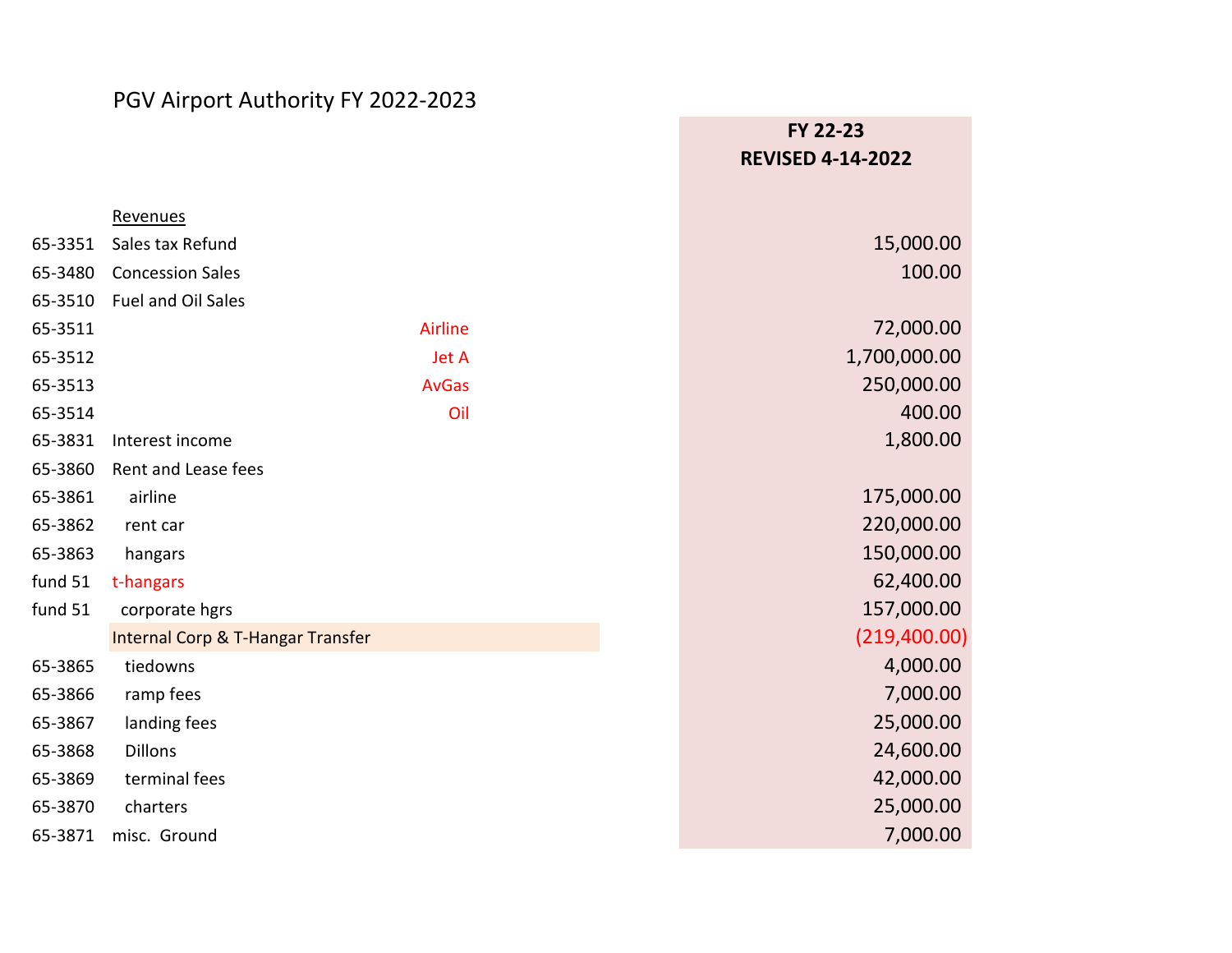| 65-3880 Parking |                                     | 300,000.00   |
|-----------------|-------------------------------------|--------------|
| 65-3890         | Misc.                               | 6,000.00     |
| 65-3891         | LEO grant                           | 80,000.00    |
| 65-3892         | LEO-AA cost share                   |              |
| 65-3893         | Insurance/FEMA                      |              |
| 65-3895         | Transfer from CARES ACT local share | 1,517,950.00 |
|                 | transfer from reserve               |              |
|                 | <b>Total Revenues</b>               | 4,622,850    |
|                 |                                     |              |

Cost of Goods misc.

- 65-4105 Avgas COGS
- 65-4110 Jet A Fuel COGS

65-4115 Oil

**Total COGS**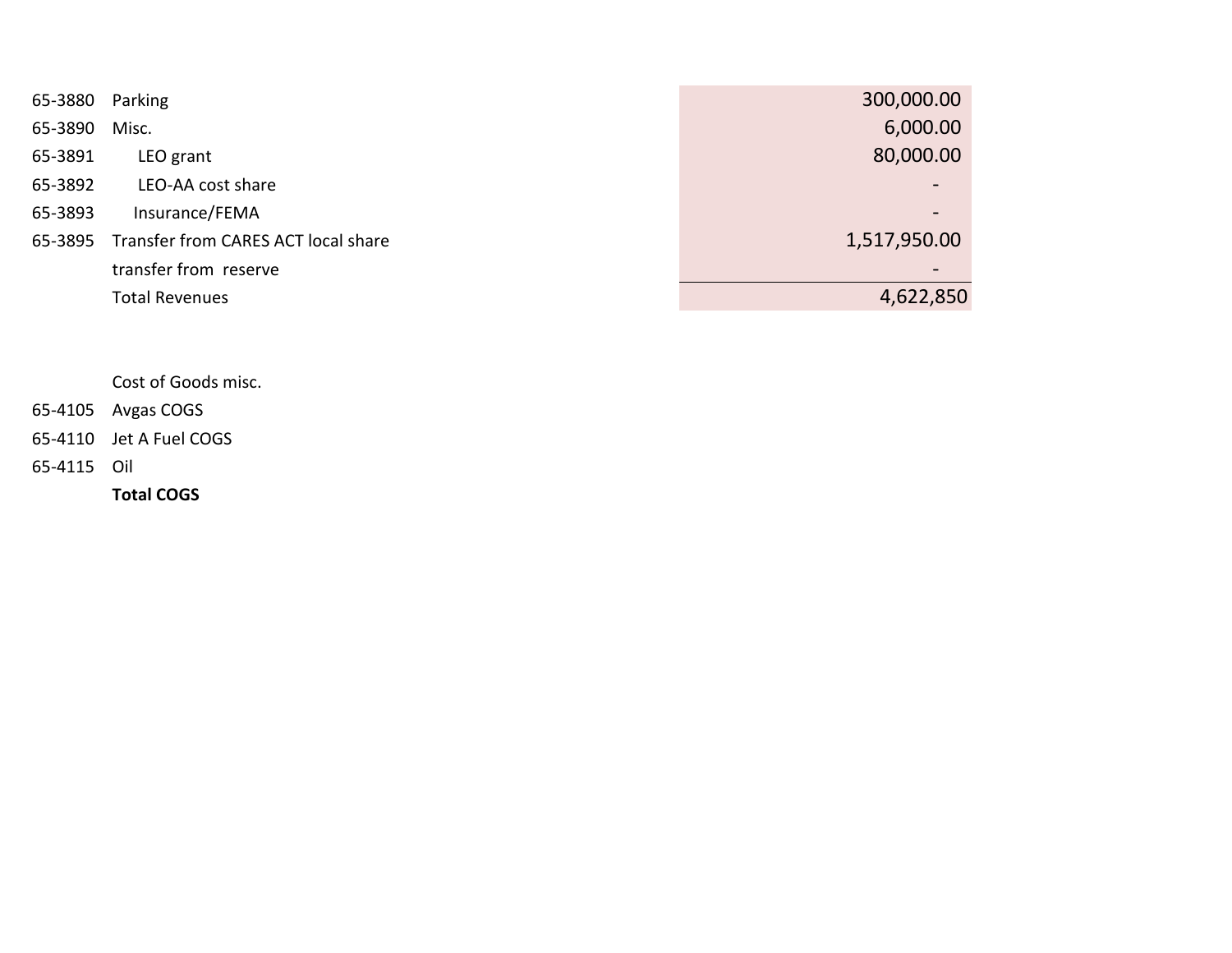|         |                              | FY 22-23                 |
|---------|------------------------------|--------------------------|
|         |                              | <b>REVISED 4-14-2022</b> |
|         | <b>Expenses</b>              |                          |
| 65-4121 | Salaries                     | 975,000.00               |
| 65-4181 | <b>FICA</b>                  | 65,000.00                |
| 65-4182 | Retirement (OPEB)            | 75,000.00                |
| 65-4183 | Hospitilization              | 225,000.00               |
| 65-4184 | Group Insurance              | 9,000.00                 |
| 65-4185 | Retirement                   | 29,000.00                |
| 65-4199 | <b>Professional Services</b> | 50,000.00                |
| 65-4200 | Pitt County LEO              | 185,000.00               |
| 65-4201 | Air Svc Developmnt           | 75,000.00                |
| 65-4202 | <b>Economic Dev</b>          | 3,000.00                 |
| 65-4203 | Audit                        | 40,000.00                |
| 65-4204 | Legal                        | 20,000.00                |
| 65-4205 | Marketing                    | 100,000.00               |
| 65-4206 | <b>Credit Card Fees</b>      | 39,000.00                |
| 65-4240 | Line Supplies                | 25,000.00                |
| 65-4260 | <b>Office Supplies</b>       | 12,000.00                |
| 65-4270 | <b>Concession Purchases</b>  | 100.00                   |
| 65-4271 | Fuel and Oil                 | 1,300,000.00             |
| 65-4312 | Travel                       | 20,000.00                |
| 65-4314 | Training                     | 25,000.00                |
| 65-4321 | Telephone                    | 18,000.00                |
| 65-4325 | Postage                      | 1,500.00                 |
| 65-4331 | <b>Utilities</b>             | 225,000.00               |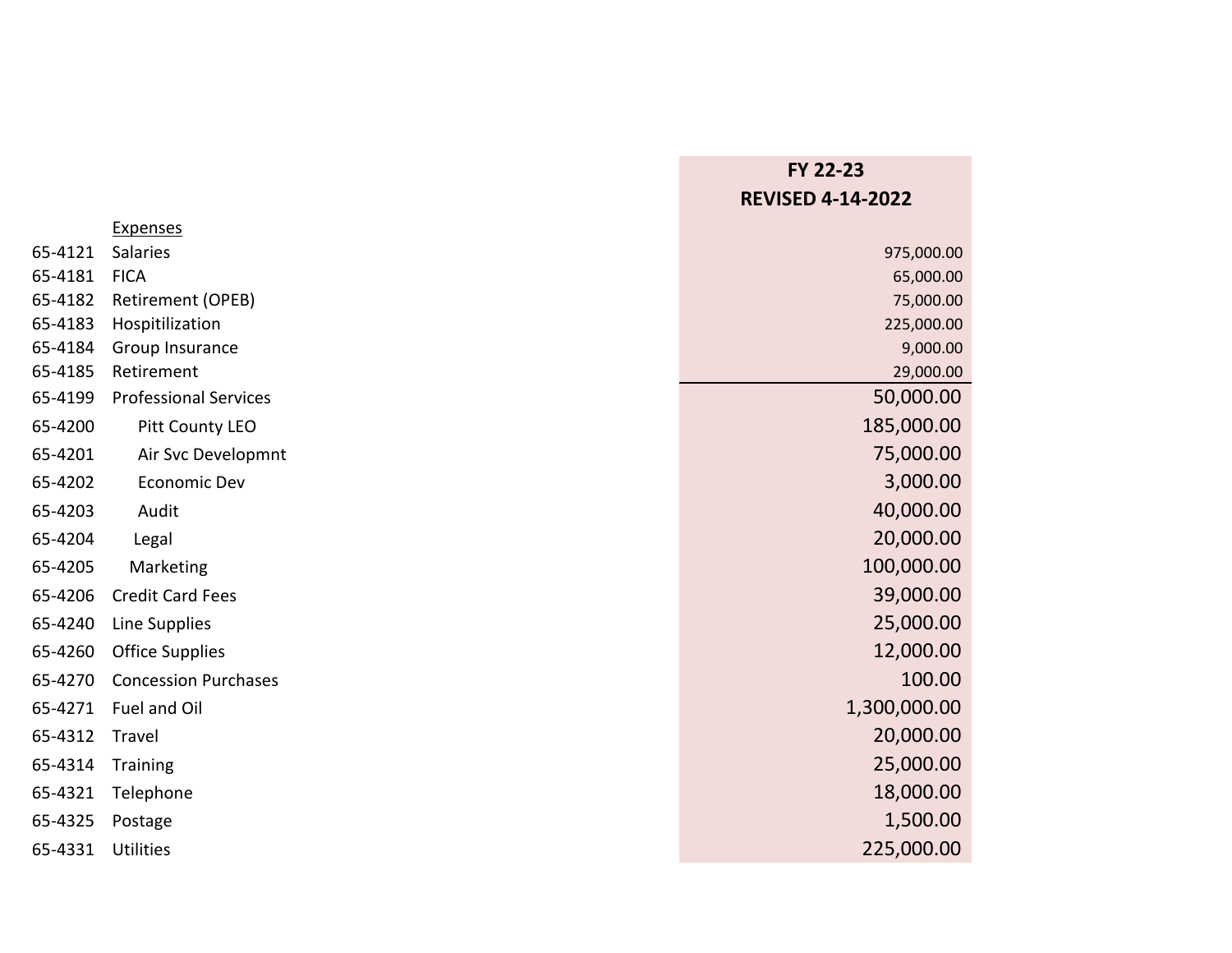| 65-4332 | stormwater             | 67,000.00  |
|---------|------------------------|------------|
| 65-4351 | <b>Bldg Mntce</b>      | 240,000.00 |
| 65-4352 | <b>Equipment Mntce</b> | 75,000.00  |
| 65-4353 | <b>Ground Fuel</b>     | 35,000.00  |
| 65-4354 | Radio Mtnce (ILS)      | 25,000.00  |
| 65-4355 | Rwy & lights mtnce     | 1,500.00   |
| 65-4370 | Advertising            |            |
| 65-4411 | NDB land rental        | 750.00     |
| 65-4433 | Fuel truck rental      | 30,000.00  |
| 65-4450 | Insurance              | 200,000.00 |
| 65-5499 | Sales tax              | 130,000.00 |
|         | <b>Total Expenses</b>  | 4,320,850  |

|                                  | FY 22-23                 |
|----------------------------------|--------------------------|
|                                  | <b>REVISED 4-14-2022</b> |
| Other Income/Expense             |                          |
| Other Income                     |                          |
| Airport Local Share<br>51-3305   |                          |
|                                  |                          |
| 65-3305<br><b>ESP Income</b>     |                          |
| 65-3896<br>Cares Act Grant       |                          |
|                                  |                          |
| Other Expense                    |                          |
| 65-4305 · ESP Tenant Credit      |                          |
|                                  |                          |
| 65-4519 · Push Tug               |                          |
| 65-4500 · Capital Outlay - Other | 302,000.00               |